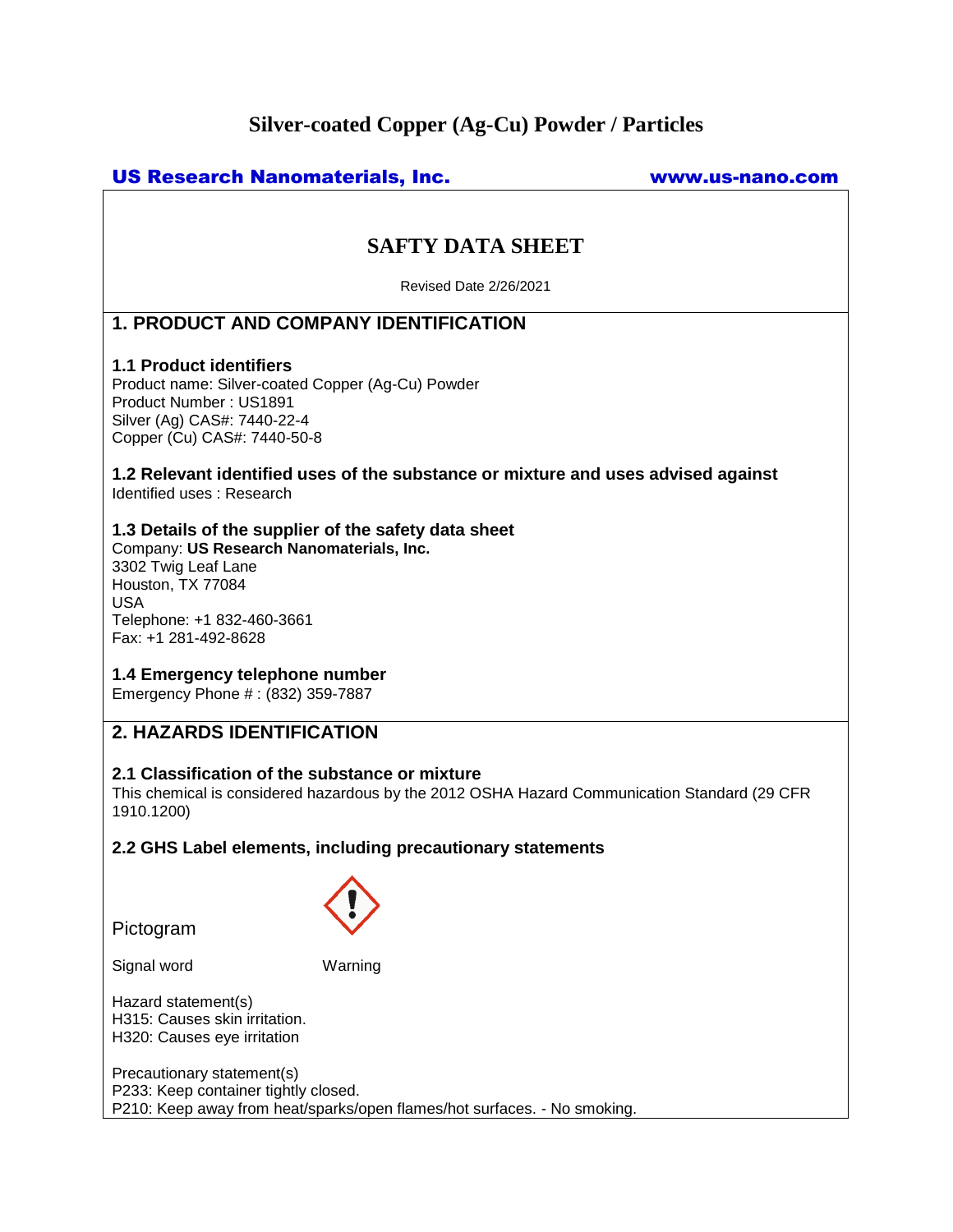P240: Ground/Bond container and receiving equipment.

P241: Use explosion-proof-electrical/ventilating/lighting/…/equipment

P242: Use only non-sparking tools.

P243: Take precautionary measures against static discharge.

P271: Use only outdoors or in a well-ventilated area.

P280: Wear protective gloves/protective clothing/eye protection/face protection.

P261: Avoid breathing dust/fume/gas/mist/vapours/spray.

P264: Wash hands thoroughly after handling.

P304 + P340 IF INHALED: Remove victim to fresh air and keep at rest in a position comfortable for breathing.

P303+P361+P353: IF ON SKIN (or hair): Remove/Take off immediately all contaminated clothing. Rinse skin with water/shower.

P312 Call a POISON CENTER or doctor/ physician if you feel unwell.

P370+P378: In case of fire: Use ... for extinction.

# **2.3 Hazards not otherwise classified (HNOC) or not covered by GHS** None

# **3. COMPOSITION/INFORMATION ON INGREDIENTS**

# **3.1 Substances**

Silver-coated Copper (Ag-Cu) Powder Silver (Ag) CAS#: 7440-22-4 Copper (Cu) CAS#: 7440-50-8

# **4. FIRST AID MEASURES**

# **4.1 Description of first aid measures**

## **General advice**

Consult a physician. Show this safety data sheet to the doctor in attendance. Move out of dangerous area.

## **If inhaled**

If breathed in, move person into fresh air. If not breathing, give artificial respiration. Consult a physician. **In case of skin contact**

Wash off with soap and plenty of water. Consult a physician.

## **In case of eye contact**

Rinse thoroughly with plenty of water for at least 15 minutes and consult a physician.

## **If swallowed**

Never give anything by mouth to an unconscious person. Rinse mouth with water. Consult a physician.

# **4.2 Most important symptoms and effects, both acute and delayed**

The most important known symptoms and effects are described in the labeling (see section 2.2) and/or in section 11

# **4.3 Indication of any immediate medical attention and special treatment needed**

no data available

# **5. FIREFIGHTING MEASURES**

# **5.1 Extinguishing media**

**Suitable extinguishing media**

Use CO2, dry chemical, or foam for extinction.

# **5.2 Special hazards arising from the substance or mixture**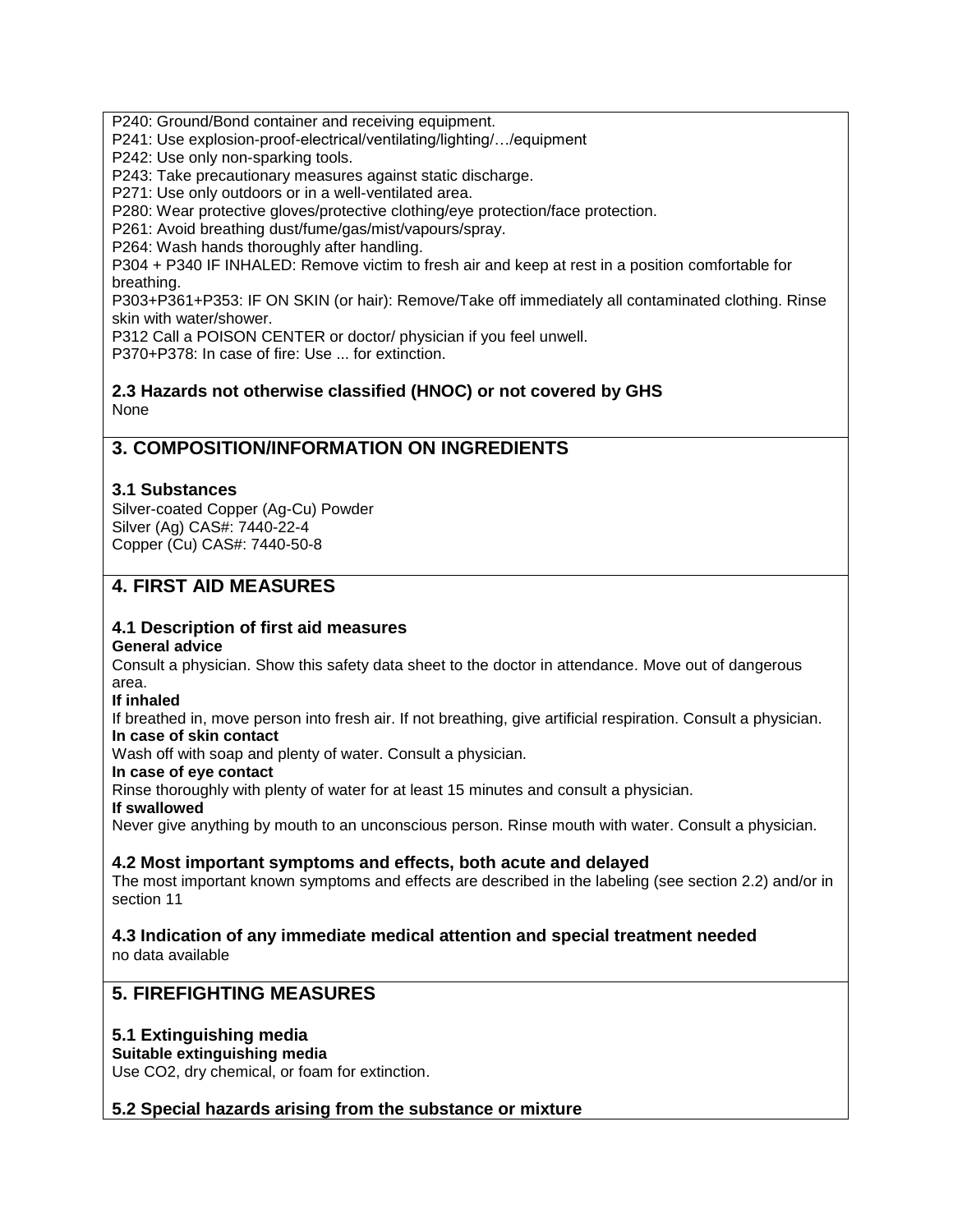Some metallic oxides

# **5.3 Advice for firefighters**

Wear self contained breathing apparatus for firefighting if necessary.

# **5.4 Further information**

no data available

# **6. ACCIDENTAL RELEASE MEASURES**

# **6.1 Personal precautions, protective equipment and emergency procedures**

Use personal protective equipment. Avoid dust formation. Ensure adequate ventilation. Evacuate personnel to safe areas. Avoid breathing dust. For personal protection see section 8.

## **6.2 Environmental precautions**

Avoid release to the environment. See Section 12 for additional ecological information.

## **6.3 Methods and materials for containment and cleaning up**

Pick up and arrange disposal without creating dust. Sweep up and shovel. Keep in suitable, closed containers for disposal.

# **6.4 Reference to other sections**

For disposal see section 13.

# **7. HANDLING AND STORAGE**

# **7.1 Precautions for safe handling**

Avoid contact with skin and eyes. Avoid formation of dust and aerosols. Provide appropriate exhaust ventilation at places where dust is formed. Normal measures for preventive fire protection. For precautions see section 2.2.

## **7.2 Conditions for safe storage, including any incompatibilities**

Keep containers tightly closed in a dry, cool and well-ventilated place. Keep away from heat and sources of ignition. Flammables area.

# **7.3 Specific end use(s)**

Apart from the uses mentioned in section 1.2 no other specific uses are stipulated

# **8. EXPOSURE CONTROLS/PERSONAL PROTECTION**

## **8.1 Control parameters**

This product does not contain any hazardous materials with occupational exposure limits established by the region specific regulatory bodies.

## **8.2 Exposure controls**

## **Appropriate engineering controls**

Ensure adequate ventilation, especially in confined areas. Use explosion-proof electrical/ventilating/lighting/equipment. Ensure that eyewash stations and safety showers are close to the workstation location.

## **Personal protective equipment**

#### **Eye/face protection**

Safety glasses with side-shields conforming to EN166 Use equipment for eye protection tested and approved under appropriate government standards such as NIOSH (US) or EN 166(EU).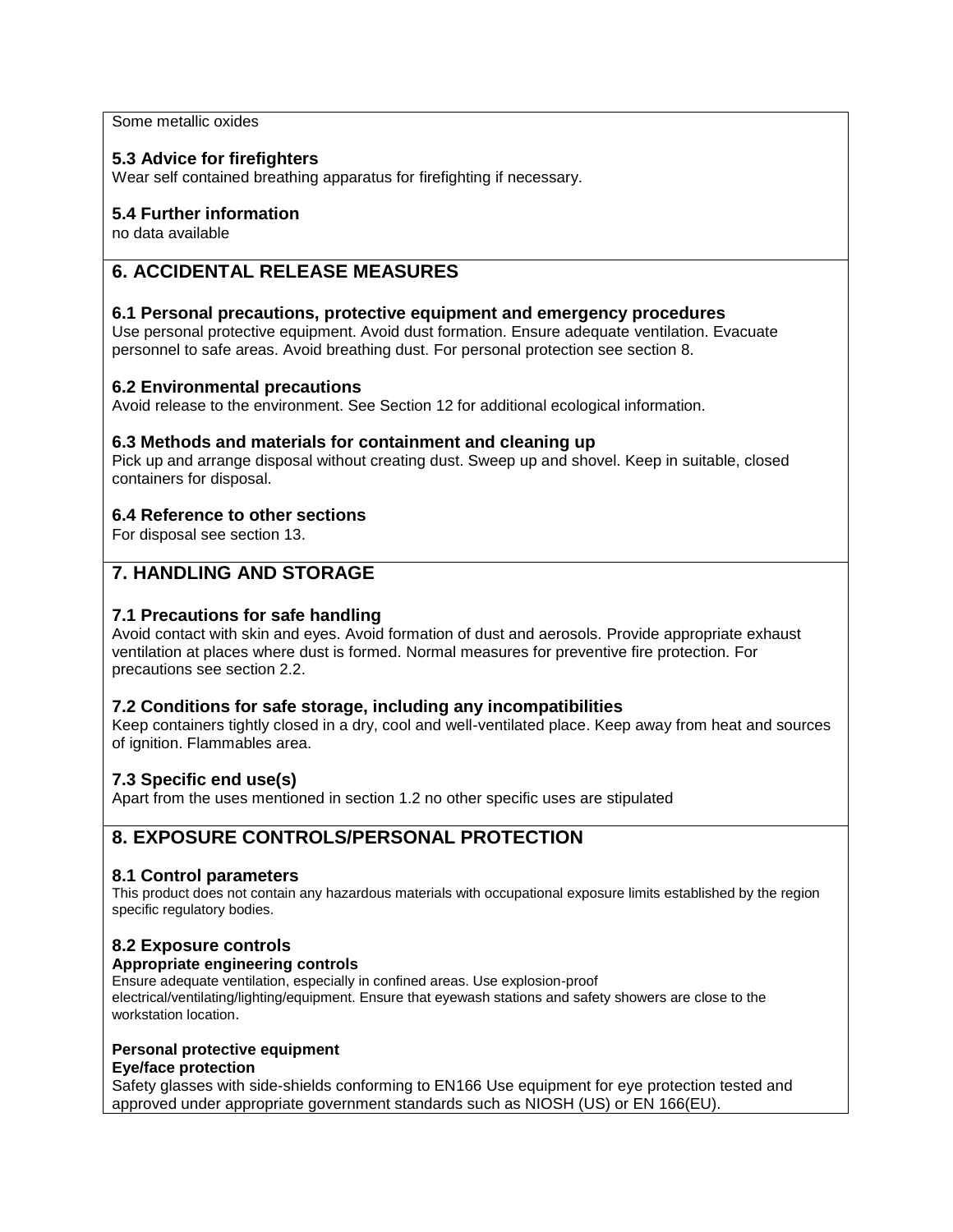#### **Skin protection**

For any handling steps where the substance is in particulate form or in a suspension with pure water where the substance is not solubilized, the gloves must be comprised of material that successfully passes ASTM F-1671. For any handling steps where the substance is part of a carrier liquid, other than the aqueous suspension noted in the previous paragraph, gloves must be comprised of material that successfully passes ASTM F-739 (continuous liquid contact method). Gloves must be changed before they show degradation and before the designated breakthrough time for the carrier liquid (as determined by the ASTM F-739 testing or by the manufacturer). Handle with gloves. Gloves must be inspected prior to use. Use proper glove removal technique (without touching glove's outer surface) to avoid skin contact with this product. Dispose of contaminated gloves after use in accordance with applicable laws and good laboratory practices. Wash and dry hands.

## **Body Protection**

impervious clothing, The type of protective equipment must be selected according to the concentration and amount of the dangerous substance at the specific workplace.

### **Respiratory protection**

The EPA mandates the use of full face respirators with minimum N100 grade cartridges if there is any risk of exposure to the dust. For nuisance exposures use type P95 (US) or type P1 (EU EN 143) particle respirator.For higher level protection use type OV/AG/P99 (US) or type ABEK-P2 (EU EN 143) respirator cartridges. Use respirators and components tested and approved under appropriate government standards such as NIOSH (US) or CEN (EU).

## **Control of environmental exposure**

Do not let product enter drains.

# **9. PHYSICAL AND CHEMICAL PROPERTIES**

# **9.1 Information on basic physical and chemical properties**

- a) Appearance: solid
- b) Odour: Odorless
- c) Odour Threshold:
- d) pH: no data available
- e) Melting point/freezing point: no data available
- f) Initial boiling point and boiling range: no data available
- g) Flash point: No information available
- h) Evapouration rate: no data available
- i) OSHA Flammability Class: no data available
- j) Upper/lower flammability or explosive limits: no data available
- k) Vapour pressure: no data available
- I) Vapour density (air  $= 1$ ): no data available
- m) Relative density (water  $= 1$ ): no data available
- n) Water solubility: Insoluble in water
- o) Partition coefficient noctanol/water: no data available
- p) Auto-ignition temperature: no data available
- q) Decomposition temperature: no data available
- r) Viscosity: no data available
- s) Explosive properties: no data available
- t) Molecular Weight: N/A

## **9.2 Other safety information**

no data available

# **10. STABILITY AND REACTIVITY**

# **10.1 Reactivity**

The product is stable.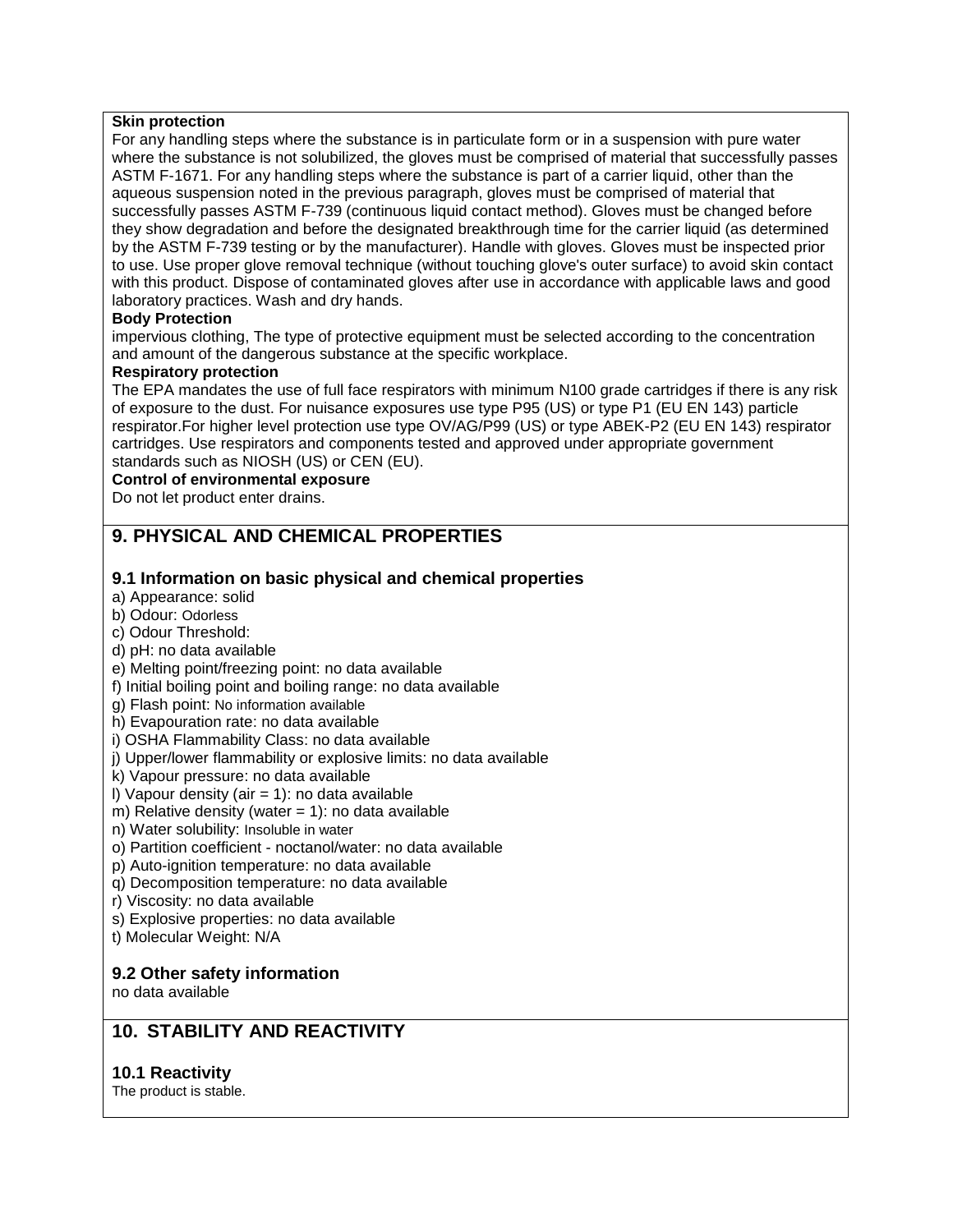# **10.2 Chemical stability**

The product is stable.

# **10.3 Possibility of hazardous reactions**

Excess heat, incompatible materials.

# **10.4 Conditions to avoid**

Avoid heat, flames, sparks and other sources of ignition. Minimize contact with material. Avoid inhalation of material or combustion by-products. Keep out of water supplies and sewers. Do not store at elevated temperatures.

# **10.5 Incompatible materials**

Strong acids, strong bases, strong oxidizers

# **10.6 Hazardous decomposition products**

Other decomposition products - Hydrogen In the event of fire: see section 5

# **11. TOXICOLOGICAL INFORMATION**

#### **11.1 Information on toxicological effects Acute toxicity**

Acute oral toxicity LD50 rat: Not available Acute inhalation toxicity: Not available Acute dermal toxicity LD50 rabbit: Not available **Skin corrosion/irritation** No information available **Serious eye damage/eye irritation** Slightly hazardous in case of skin contact (irritant), of ingestion, of inhalation. **Respiratory or skin sensitisation** Slightly hazardous in case of skin contact (irritant), of ingestion, of inhalation. **Germ cell mutagenicity** no data available **Carcinogenicity** Not listed **Reproductive toxicity** no data available **Specific target organ toxicity - single exposure** no data available **Specific target organ toxicity - repeated exposure** no data available **Aspiration hazard** no data available **Additional Information** Acute Potential Health Effects: Skin: May cause skin irritation. Eyes: May cause eye irritation to due mechanical action. Inhalation: Inhalation of tin dust may cause respiratory tract and mucous membrane tract irritation due to mechanical action. Ingestion: It is poorly absorbed from the digestive tract. It can cause gastrointestinal tract disturbances which may be from irritant or astringent action on the stomach. To the best of our knowledge, the chemical, physical, and toxicological properties have not been thoroughly investigated.

# **12.ECOLOGICAL INFORMATION**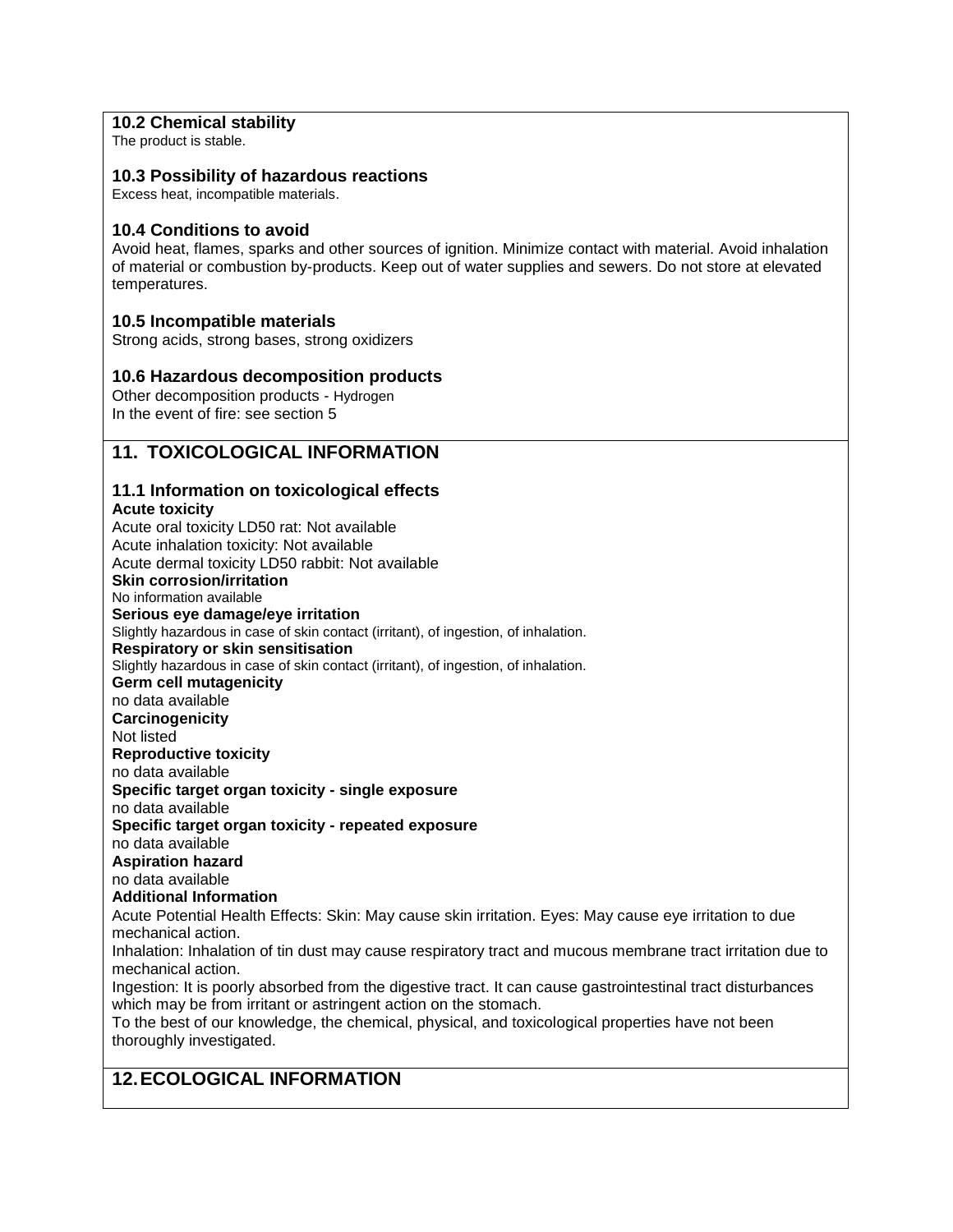# **12.1 Ecotoxicity**

Not available

## **12.2 Persistence and degradability**

No information available

# **12.3 Bioaccumulative potential**

No information available

# **12.4 Mobility in soil**

no data available

# **12.5 Results of PBT and vPvB assessment**

PBT/vPvB assessment not available as chemical safety assessment not required/not conducted

# **12.6 Other adverse effects**

Do not allow product to enter surface waters, wastewater or soil.

# **13.DISPOSAL CONSIDERATIONS**

# **13.1 Waste treatment methods**

#### **Product**

Offer surplus and non-recyclable solutions to a licensed disposal company. Contact a licensed professional waste disposal service to dispose of this material. **Contaminated packaging**

# **14.TRANSPORT INFORMATION**

**US DOT Information**  Not applicable.

**IMDG Information**  Not applicable.

# **IATA Information**

Not applicable.

# **15.REGULATORY INFORMATION**

## **SARA 302 Components**

SARA 302: No chemicals in this material are subject to the reporting requirements of SARA Title III, Section 302.

**SARA 313 Components**

SARA 313: This material does not contain any chemical components with known CAS numbers that exceed the

threshold (De Minimis) reporting levels established by SARA Title III, Section 313.

**SARA 311/312 Hazards**

#### Acute Health Hazard

**Massachusetts Right To Know Components**

No components are subject to the Massachusetts Right to Know Act.

# **California Prop. 65 Components**

This product does not contain any chemicals known to State of California to cause cancer, birth defects, or any other reproductive harm.